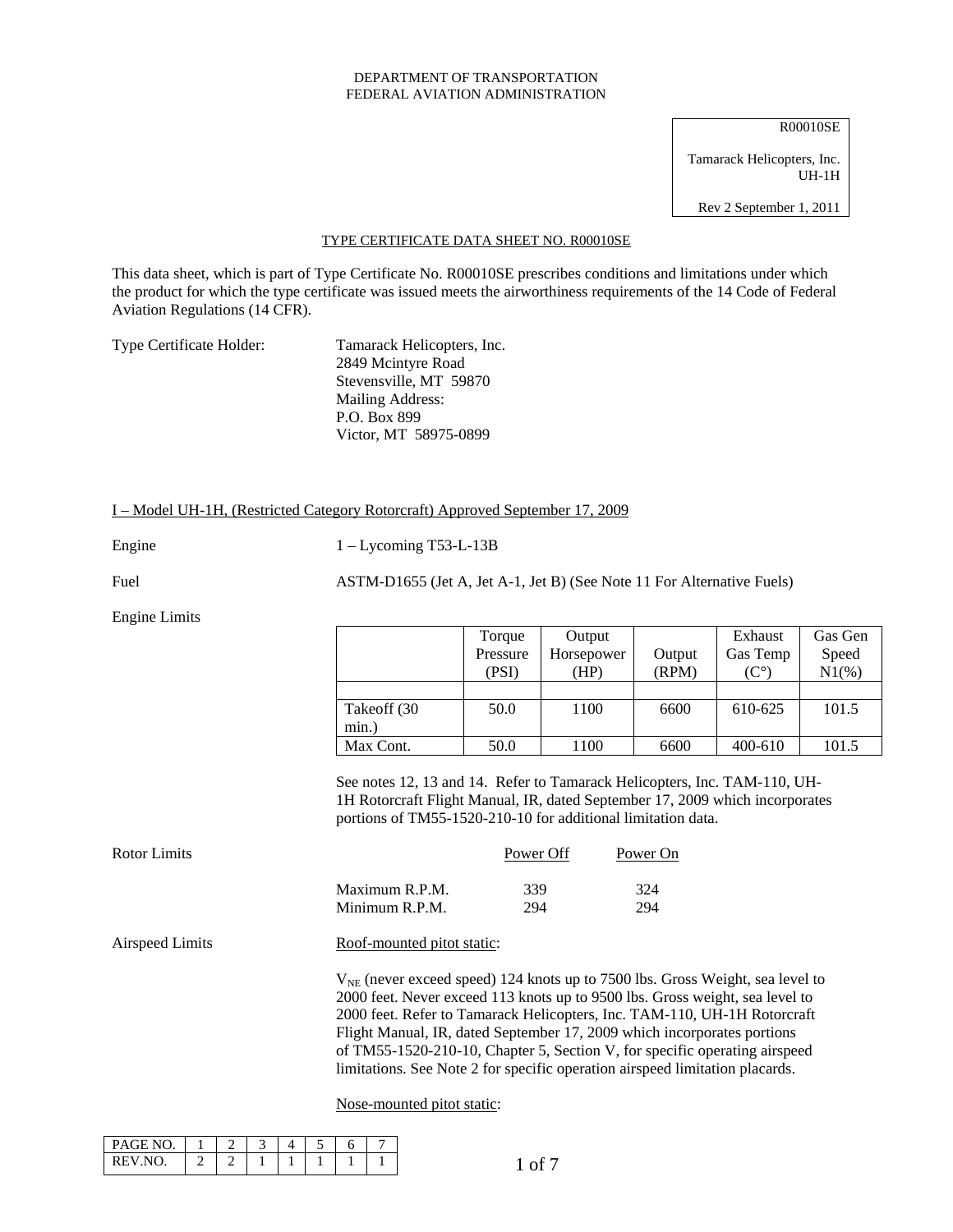|                                             |                                                                                                                                                                                                                                               | See Note 2 for specific operation airspeed limitation placards.                                        | Never exceed 112 knots up to 7500 lbs. Gross Weight, sea level to 2000 feet.<br>Never exceed 103 knots up to 9500 lbs. Gross Weight, sea level to 2000 feet.<br>Refer to Tamarack Helicopters, Inc. TAM-110, UH-1H Rotorcraft Flight<br>Manual, IR, dated September 17, 2009 which incorporates portions of TM55-<br>1520-210-10, Chapter 5, Section V, for specific operating airspeed limitations. |
|---------------------------------------------|-----------------------------------------------------------------------------------------------------------------------------------------------------------------------------------------------------------------------------------------------|--------------------------------------------------------------------------------------------------------|------------------------------------------------------------------------------------------------------------------------------------------------------------------------------------------------------------------------------------------------------------------------------------------------------------------------------------------------------------------------------------------------------|
| <b>OTHER LIMITATIOS</b>                     | None                                                                                                                                                                                                                                          |                                                                                                        |                                                                                                                                                                                                                                                                                                                                                                                                      |
| C.G. RANGE                                  | Longitudinal C.G. Limits<br>$(+130.0)$ TO $(+144.0)$ AT 7000 LBS.<br>$(+130.0)$ TO $(+144.0)$ AT 8600 LBS.<br>$(+130.0)$ TO $(+134.0)$ AT 9500 LBS.<br>$(+134.0)$ TO $(+143.0)$ AT 9500 LBS.<br>Straight line variation between points given. |                                                                                                        |                                                                                                                                                                                                                                                                                                                                                                                                      |
|                                             | Gross Weight                                                                                                                                                                                                                                  | $9500 -$                                                                                               |                                                                                                                                                                                                                                                                                                                                                                                                      |
|                                             | (LBS.)                                                                                                                                                                                                                                        | $8600 -$                                                                                               |                                                                                                                                                                                                                                                                                                                                                                                                      |
|                                             |                                                                                                                                                                                                                                               | $7000 -$                                                                                               | 128 130 132 134 136 138 140 142                                                                                                                                                                                                                                                                                                                                                                      |
|                                             | Lateral C.G. Limits plus or minus 7.5 in.                                                                                                                                                                                                     |                                                                                                        | Station - Inches                                                                                                                                                                                                                                                                                                                                                                                     |
| Datum                                       | section.                                                                                                                                                                                                                                      |                                                                                                        | Station 0, datum is 7.6 inches aft of the most forward point of the fuselage nose                                                                                                                                                                                                                                                                                                                    |
| <b>Leveling Means</b>                       | Note 1.                                                                                                                                                                                                                                       |                                                                                                        | Plumb line from top of left main door frame to index plate on cabin floor. See                                                                                                                                                                                                                                                                                                                       |
| Maximum Weight                              | 9500 lbs.                                                                                                                                                                                                                                     |                                                                                                        |                                                                                                                                                                                                                                                                                                                                                                                                      |
| Minimum Crew                                | 1 (Pilot) at $(+46.7)$                                                                                                                                                                                                                        |                                                                                                        |                                                                                                                                                                                                                                                                                                                                                                                                      |
| No. Of Seats                                |                                                                                                                                                                                                                                               | See Note 17. (See TAM-110, Chapter 6, Section IV, Figure 6-3)                                          |                                                                                                                                                                                                                                                                                                                                                                                                      |
| No. of Passengers                           | See Note 17.                                                                                                                                                                                                                                  |                                                                                                        |                                                                                                                                                                                                                                                                                                                                                                                                      |
| Maximum Cargo                               |                                                                                                                                                                                                                                               | 100 lbs. per sq. ft. of cargo area. (See U.S. Army TM55-1520-210-10.)                                  |                                                                                                                                                                                                                                                                                                                                                                                                      |
| <b>Fuel Capacity</b>                        |                                                                                                                                                                                                                                               | 208.5 U.S. gallons (+151.6) Crashworthy system.<br>220.0 U.S. gallons (+151.6) Non-crashworthy system. |                                                                                                                                                                                                                                                                                                                                                                                                      |
| Oil Capacity                                | 3.25 gallons $(+173.0)$                                                                                                                                                                                                                       |                                                                                                        |                                                                                                                                                                                                                                                                                                                                                                                                      |
| Rotor Blade and<br><b>Control Movements</b> | (Maintenance Manual).                                                                                                                                                                                                                         | For rigging information, refer to U.S. Army TM55-1520-210-23                                           |                                                                                                                                                                                                                                                                                                                                                                                                      |
| Serial Numbers Approved                     |                                                                                                                                                                                                                                               | Inc., Report No. TAM-104 dated July 14, 2009, or later FAA approved                                    | U.S. Military Surplus UH-1H Helicopters as identified in Tamarack Helicopters,<br>revisions. A current copy is on file at the Seattle Aircraft Certification Office.                                                                                                                                                                                                                                 |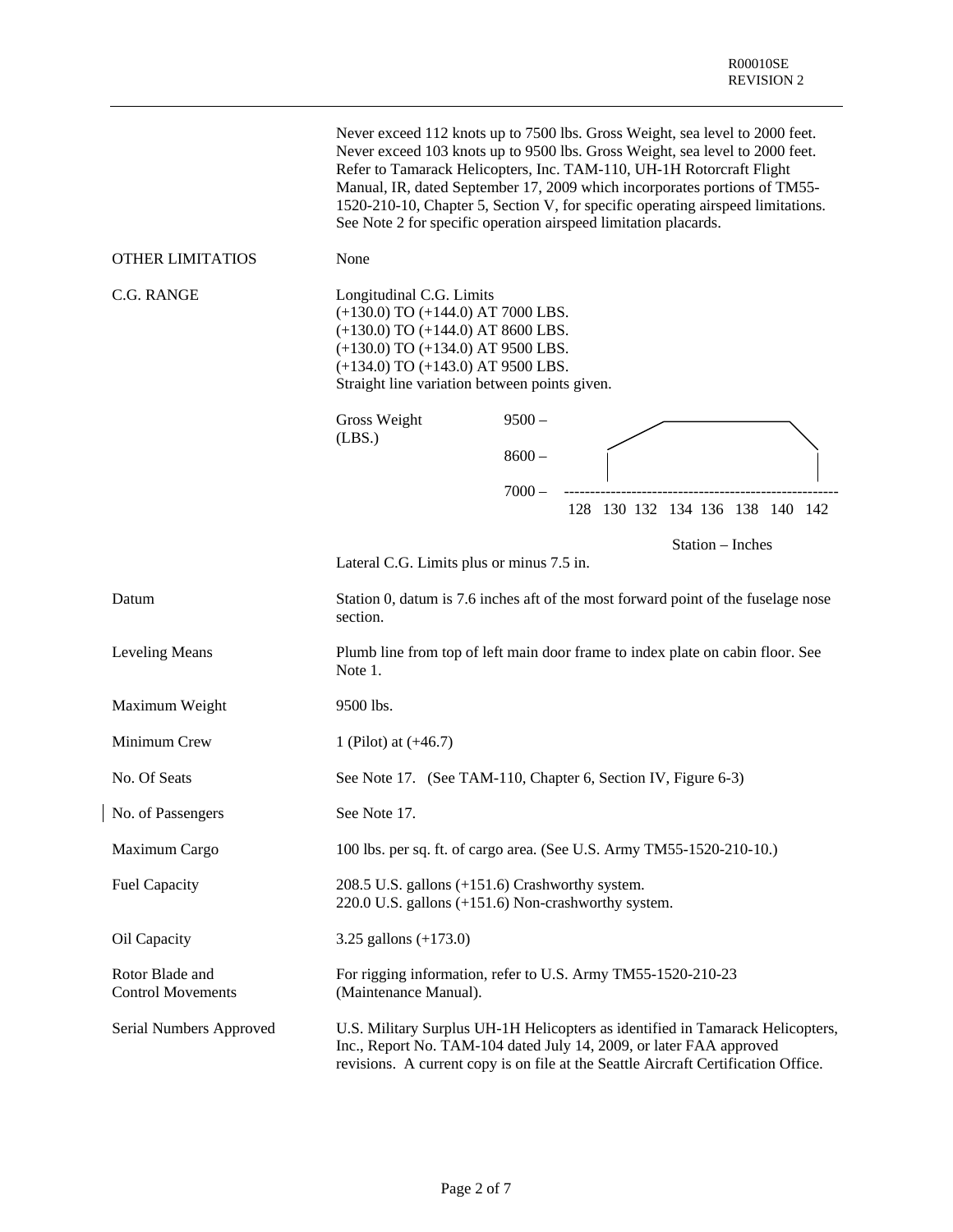| <b>Certification Basis</b> | Part 21 § 21.25(a)(2), effective February 1, 1965, including Amendments $21-1$<br>through 21-42.                                                                                                                                                                                                                                                                                                                                                                                                                                                                                                                                                                                                              |
|----------------------------|---------------------------------------------------------------------------------------------------------------------------------------------------------------------------------------------------------------------------------------------------------------------------------------------------------------------------------------------------------------------------------------------------------------------------------------------------------------------------------------------------------------------------------------------------------------------------------------------------------------------------------------------------------------------------------------------------------------|
|                            | Type Certificate No. R00010SE for the special purpose of:                                                                                                                                                                                                                                                                                                                                                                                                                                                                                                                                                                                                                                                     |
|                            | Agricultural operations under $\S 21.25(b)(1)$ .                                                                                                                                                                                                                                                                                                                                                                                                                                                                                                                                                                                                                                                              |
|                            | Note: In accordance with $\S$ 36.1(a)(4), compliance with the noise requirements<br>was not shown. Therefore, aircraft certified under this type certificate are only<br>eligible for agricultural operations excepted by $\S$ 36.1(a)(4) and defined under $\S$<br>137.3.                                                                                                                                                                                                                                                                                                                                                                                                                                    |
|                            | 2) Forest and Wildlife Conservation under $\S 21.25(b)(2)$                                                                                                                                                                                                                                                                                                                                                                                                                                                                                                                                                                                                                                                    |
|                            | Note: In accordance with $\S$ 36.1(a)(4), compliance with the noise requirements<br>was not shown. Therefore, aircraft certificated under this type certificate are<br>only eligible for dispensing fire fighting materials excepted by $\S$ 36.1(a)(4) and<br>defined under $\S$ 137.3.                                                                                                                                                                                                                                                                                                                                                                                                                      |
|                            | 3) External Load Operations under § 21.25(b)(7)                                                                                                                                                                                                                                                                                                                                                                                                                                                                                                                                                                                                                                                               |
|                            | Note: In accordance with part $\S$ 36.1(a) (4), compliance with the noise<br>requirements was not shown. Therefore, aircraft certificated under this type<br>$36.1(a)$ (4) and defined under § 133.1(b).                                                                                                                                                                                                                                                                                                                                                                                                                                                                                                      |
|                            | Any alteration to the aircraft for Special Purposes not identified above require<br>further FAA approval and in addition, may require noise and/or flight testing.                                                                                                                                                                                                                                                                                                                                                                                                                                                                                                                                            |
|                            | General Note: Any subsequent modifications to the helicopters type certified<br>under this Type Certificate are to have the certification basis for that<br>modification established under 14 CFR 21.101 published June 7, 2000 which<br>became effective June 10, 2003. Otherwise non-significant modifications are to<br>meet the requirements of 14 CFR 29 airworthiness standards, transport category,<br>Amendment 1, effective August 12, 1965 and 14 CFR 29.1529, Instructions for<br>Continued Airworthiness, Amendment 20, effective September 11, 1980.                                                                                                                                             |
|                            | Date of Application: October 15, 2007                                                                                                                                                                                                                                                                                                                                                                                                                                                                                                                                                                                                                                                                         |
| <b>Production Basis</b>    | None. No Helicopter may be produced under this approval. Each helicopter<br>must pass a conformity inspection in accordance with this TCDS, plus any<br>additional special instructions attached to the Request for Conformity, FAA<br>8120-10. In addition a check, by the type certificate holder, of the flight<br>characteristics in accordance with all applicable portions of Section II of the<br>U.S. Army Technical Manual TM55-1520-242-MTF Maintenance Test Flight<br>Manual, Army Model UH-1, Change 4, dated June 28, 1996, as appropriate for<br>each aircraft, or other FAA approved manual must be accomplished.                                                                              |
| Equipment                  | The basic required equipment necessary for the particular special purpose<br>operation must be installed for certification. Each helicopter is required to<br>incorporate modifications as specified in Tamarack Helicopters, Inc.<br>Engineering Configuration Report, Report No. TAM-101, N.C., dated July 15,<br>2009, or later FAA approved revisions. Tamarack Helicopters, Inc. UH-1H<br>Rotorcraft Flight Manual, Report No. TAM-110, which incorporates portions of<br>The Department of the Army Technical Manual No. TM55-1520-210-10,<br>"Operator's Manual, Army Model UH-1H/V Helicopters" dated 15 February<br>1988, with Changes 1-20, must be available in each helicopter for Certification. |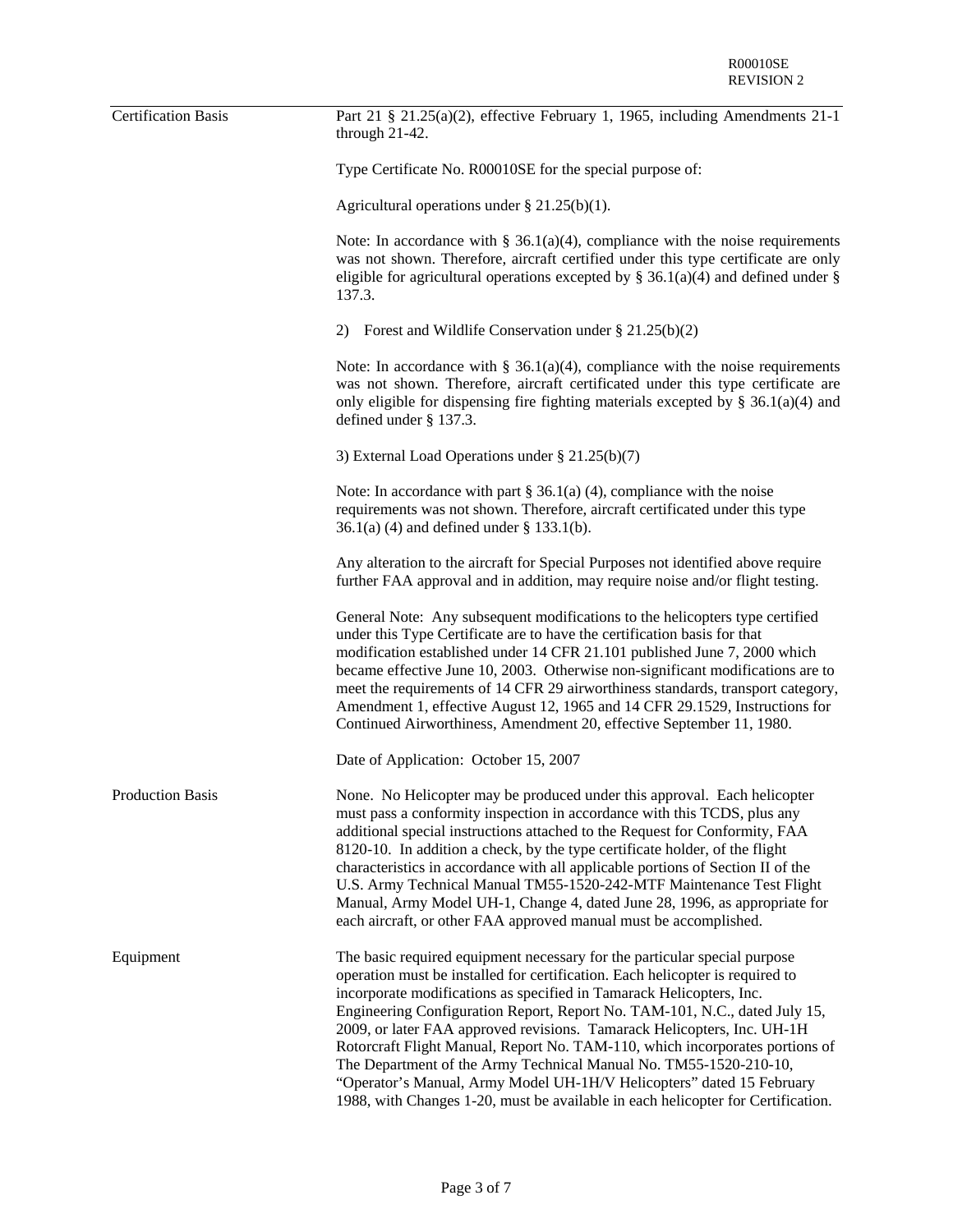|         | part of the Military configuration. | U.S Army External Cargo Hook P/N 205-070-900-5/-7/-9 must be installed as                                                                                                                                                                                                                                                                                                                                                                                                               |                                                |     |  |  |  |  |
|---------|-------------------------------------|-----------------------------------------------------------------------------------------------------------------------------------------------------------------------------------------------------------------------------------------------------------------------------------------------------------------------------------------------------------------------------------------------------------------------------------------------------------------------------------------|------------------------------------------------|-----|--|--|--|--|
| NOTE 1. | determination.                      | Tamarack Helicopters, Inc. TAM-106, Weight and Balance/List of Equipment<br>Report, N.C., dated July 15, 2009 or later FAA approved revisions and loading<br>instructions when necessary, must be provided for each helicopter at the time of<br>original airworthiness certification. Refer to Chapter 6 of Tamarack Helicopters,<br>Inc. TAM-110, UH-1H Rotorcraft Flight Manual and Maintenance Manual<br>TM55-1520-210-23, Paragraph 1-36 for leveling means and weight and balance |                                                |     |  |  |  |  |
| NOTE 2. |                                     | The following placards, as shown on Tamarack Helicopters, Inc drawing TAM-<br>1002, Rev NC, dated July 27, 2009 or later FAA approved revision must be<br>prominently displayed in the cockpit in full view of the pilots as appropriate:                                                                                                                                                                                                                                               |                                                |     |  |  |  |  |
|         | PLACARD No. 1:                      |                                                                                                                                                                                                                                                                                                                                                                                                                                                                                         |                                                |     |  |  |  |  |
|         |                                     | <b>INDICATED AIRSPEED-KNOTS</b>                                                                                                                                                                                                                                                                                                                                                                                                                                                         |                                                |     |  |  |  |  |
|         |                                     | With Roof Mounted Pitot Static                                                                                                                                                                                                                                                                                                                                                                                                                                                          |                                                |     |  |  |  |  |
|         | <b>LIMITS</b>                       |                                                                                                                                                                                                                                                                                                                                                                                                                                                                                         | <b>AIRCRAFT WT/KIAS</b><br><b>GROSS WEIGHT</b> |     |  |  |  |  |
|         | Density Alt. (Ft.)<br>9500 lbs.     | To 7500lbs.                                                                                                                                                                                                                                                                                                                                                                                                                                                                             | 8500 lbs.                                      |     |  |  |  |  |
|         | SL to 2000                          | 124                                                                                                                                                                                                                                                                                                                                                                                                                                                                                     | 118                                            | 113 |  |  |  |  |
|         | 3000                                | 121                                                                                                                                                                                                                                                                                                                                                                                                                                                                                     | 115                                            | 110 |  |  |  |  |
|         | 6000                                | 112                                                                                                                                                                                                                                                                                                                                                                                                                                                                                     | 106                                            | 101 |  |  |  |  |
|         | 9000                                | 103                                                                                                                                                                                                                                                                                                                                                                                                                                                                                     | 97                                             | 92  |  |  |  |  |
|         | 12000                               | 94                                                                                                                                                                                                                                                                                                                                                                                                                                                                                      | 88                                             | 83  |  |  |  |  |
|         | 15000                               | 82                                                                                                                                                                                                                                                                                                                                                                                                                                                                                      | 76                                             |     |  |  |  |  |
|         | 18000                               | 70                                                                                                                                                                                                                                                                                                                                                                                                                                                                                      |                                                |     |  |  |  |  |
|         |                                     | UNDER 7500 LBS. GW USE 6000 TO 6600 RPM RANGE                                                                                                                                                                                                                                                                                                                                                                                                                                           |                                                |     |  |  |  |  |

# OVER 7500 LBS. GW USE 6400 TO 6600 RPM RANGE POWER OFF 294 TO 339 ROTOR RPM REDUCE SPEED WHEN VIBRATION IS EXCESSIVE

## INDICATED AIRSPEED-KNOTS With Nose Mounted Pitot Static

| LIMITS             |              |                     | <b>AIRCRAFT WT/KIAS</b> |  |  |
|--------------------|--------------|---------------------|-------------------------|--|--|
|                    |              | <b>GROSS WEIGHT</b> |                         |  |  |
|                    |              |                     |                         |  |  |
| DENSITY ALT. (FT.) | TO 7500 LBS. | 8500 LBS            | .9500 LBS.              |  |  |
| <b>SL TO 2000</b>  | 112          | 107                 | 103                     |  |  |
| 3000               | 109          | 104                 | 100                     |  |  |
| 6000               | 100          | 95                  | 91                      |  |  |
| 9000               | 91           | 86                  | 82                      |  |  |
| 12000              | 82           | 77                  | 73                      |  |  |
| 15000              | 70           | 65                  | -                       |  |  |
| 18000              | 58           |                     |                         |  |  |
|                    |              |                     |                         |  |  |

UNDER 7500 LBS. GW USE 6000 TO 6600 RPM RANGE OVER 7500 LBS. GW USE 6400 TO 6600 RPM RANGE POWER OFF 294 TO 339 ROTOR RPM DECREASE AIRSPEED IF VIBRATION IS EXCESSIVE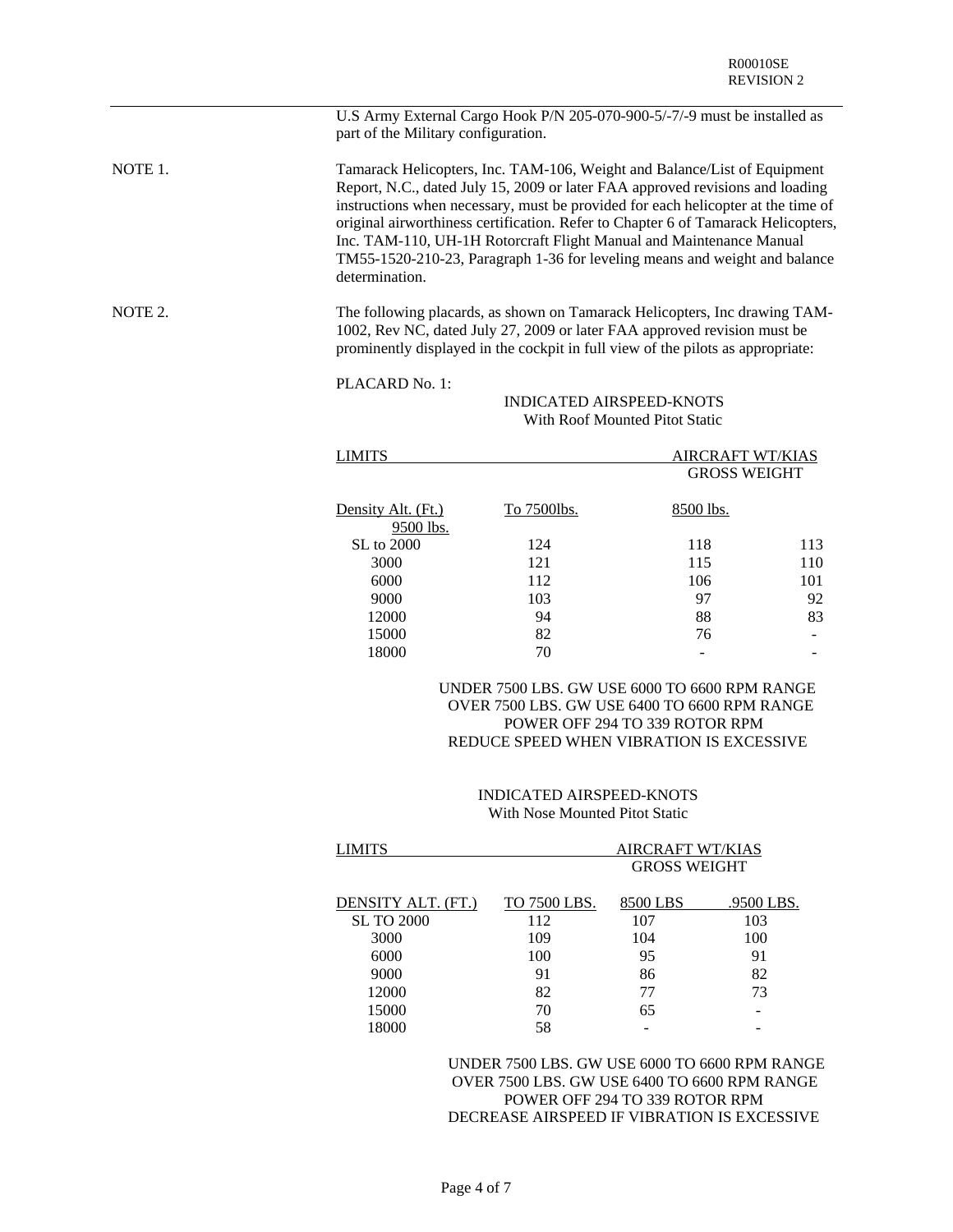PLACARD NO. 2:

| "THIS ROTORCRAFT MUST BE OPERATED IN ACCORDANCE WITH    |
|---------------------------------------------------------|
| THE RESTRICTED CATEGORY OPERATING LIMITATIONS OF 14 CFR |
| part 91 § 91.313."                                      |

PLACARD No. 3:

"THIS HELICOPTER MSUT BE OPERATED IN COMPLIANCE WITH THE OPERATING LIMITATIONS SPECIFIED IN THE APPROVED HELICOPTER OPERATORS MANUAL. REFER TO TAMARACK HELICOPTERS, INC. TAM110 ROTORCRAFT FLIGHT MANUAL FOR OPERATIN LIMITS AND RESTRICTIONS."

PLACARD No. 4:

"EXTERNAL LOADS OPERATIONS: Vne WILL BE DETERMINED FOR EACH PROPOSED EXTERNAL LOAD APPLICATION."

PLACARD No. 5:

"VFR OPERATIONS ONLY."

NOTE 3. The Builder's Data Plate required by part 45, § 45.13 must be installed in accordance with Tamarack Helicopters, Inc, Drawing No. TAM-1001, NC, dated July 27, 2009, or later FAA approved revisions.

NOTE 4. The helicopter(s) must be serviced, maintained, inspected, repaired, and overhauled in accordance with the documents specified in Tamarack Helicopters, Inc. Instructions For Continued Airworthiness Report No. TAM-102, dated July 23, 2009, or later FAA accepted revision, or inspected in accordance with other FAA accepted inspection program. The service life limited parts overhaul and retirement intervals for these helicopters are as specified in Tamarack Helicopters, Inc. TAM-102, Instructions for Continued Airworthiness, N.C., dated July 23, 2009, or later FAA approved revisions. The TC Holder's Instructions For Continued Airworthiness Report is part of the TC holder's Instructions For Continued Airworthiness. A FAA approved copy must accompany each helicopter on delivery.

NOTE 5. Prior to obtaining an original Airworthiness Certificate:

A. Each helicopter must pass a conformity inspection in accordance with this TCDS, plus any additional special instructions attached to the Request for Conformity, FAA 8120-10. In addition, a check by the type certificate holder of the flight characteristics in accordance with all applicable portions of Section II of the U.S. Army Technical Manual TM55-1520-242-MTF Maintenance Test Flight Manual, Army Model UH-1, Change 4, dated June 28, 1996, as appropriate for each aircraft, or other FAA approved manual must be accomplished.

- B. Each helicopter must satisfactorily pass an inspection for conformity, possible hidden damage, and for workmanship and materials used in making any repairs and or alterations.
- C. The maintenance, overhaul and modification records of each helicopter must be reviewed for military changes that may affect the airworthiness of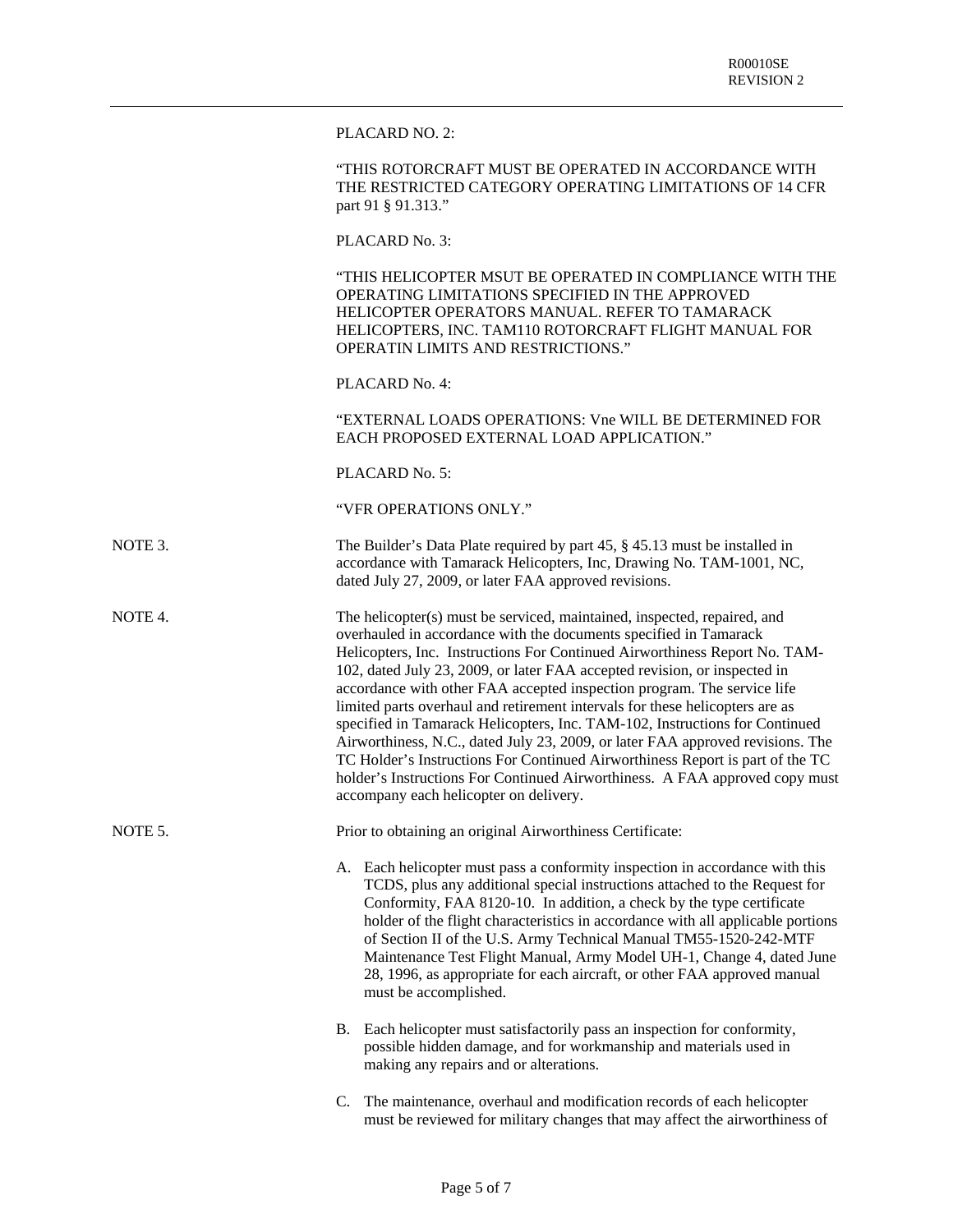|          | the helicopter. Modifications and changes of equipment that affect the<br>safety or performance of the helicopter must be approved by the Federal<br>Aviation Administration.                                                                                                                                                                                                                                                                                                                                                                                                                                                                                      |
|----------|--------------------------------------------------------------------------------------------------------------------------------------------------------------------------------------------------------------------------------------------------------------------------------------------------------------------------------------------------------------------------------------------------------------------------------------------------------------------------------------------------------------------------------------------------------------------------------------------------------------------------------------------------------------------|
|          | D. After the required inspections, the aircraft must be found to be in a good<br>state of preservation, repair, and in a condition for safe operation.                                                                                                                                                                                                                                                                                                                                                                                                                                                                                                             |
| NOTE 6.  | This aircraft is prohibited from carrying internal cargo for compensation or hire.<br>Carriage of cargo is limited to such cargo that is incidental to the aircraft<br>owners/operator's business that is other than air transportation.                                                                                                                                                                                                                                                                                                                                                                                                                           |
| NOTE 7.  | This helicopter must be operated in accordance with a Flight Manual comprised<br>of Tamarack Helicopters, Inc. FAA approved UH-1H Rotorcraft Flight Manual,<br>Report No. TAM-110, revision I/R, FAA approved September 17, 2009 or later<br>FAA approved revision. Tamarack's Report No TAM-110 incorporates portions<br>of the Department of the Army Technical Manual No. TM55-1520-210-10,<br>"Operator's Manual, Army Model UH-1H/V Helicopters" dated February 15,<br>1988 with Changes 1-20.                                                                                                                                                                |
| NOTE 8.  | Restricted category aircraft may not be operated in a foreign country without<br>express written approval of that country.                                                                                                                                                                                                                                                                                                                                                                                                                                                                                                                                         |
| NOTE 9.  | This aircraft has not been shown to meet the requirements of the applicable<br>comprehensive and detailed Airworthiness Code as provided by Annex 8 to the<br>Convention on International Civil Aviation.                                                                                                                                                                                                                                                                                                                                                                                                                                                          |
| NOTE 10. | Engine changes are allowed provided the replacement engine is of the same<br>make and model as identified in this TCDS. The replacement engine must have<br>proper military records and have the applicable FAA Airworthiness inspections<br>accomplished.                                                                                                                                                                                                                                                                                                                                                                                                         |
| NOTE 11. | Alternative and emergency fuels are listed in TAM-110, UH-1H Rotorcraft<br>Flight Manual, Chapter 2, Section XIV, Table 2-1. Some limitations apply for<br>the use of certain alternate and emergency fuels. These limitations are listed in<br>this section.                                                                                                                                                                                                                                                                                                                                                                                                      |
| NOTE 12. | Torque pressure output by the engine torque sensing system varies with individual<br>engines. The calibration of this value is required on each engine and the value<br>corresponding to take-off power is stamped on the engine data plate.                                                                                                                                                                                                                                                                                                                                                                                                                       |
| NOTE 13. | Gas producer speeds as shown under "Engine Limits" are maximum permissible speeds.<br>The gas producer speed for rated power varies with individual engines and must be<br>determined during engine calibration and stamped on the engine data plate. The rated gas<br>producer speed shown on the temperature limit placard installed on the instrument panel<br>must correspond to the engine data plate gas producer speed. Gas producer speed limits<br>also vary with OAT in accordance with the schedule as shown on the Temperature Limits<br>(GO-NO-GO TAKE-OFF) placard on the instrument panel or Health Indicator Test<br>(HIT) results, as applicable. |
| NOTE 14. | Maximum permissible exhaust gas temperature varies with ambient temperature as<br>described in the "Rotorcraft Flight Manual". Check engine EGT by use of Health<br>Indicator Test (HIT) prior to take-off (see TAM-110 and HIT EGT Log for the aircraft.)                                                                                                                                                                                                                                                                                                                                                                                                         |
| NOTE 15. | The Airworthiness Directives (AD's) for the helicopter and engine must be<br>complied with prior to original certification. The Military Safety Of Flight<br>(SOFs) Messages must be complied with on the helicopter, engine(s), and/or<br>appliances prior to certification under this Type Certificate. The AD's and SOFs                                                                                                                                                                                                                                                                                                                                        |